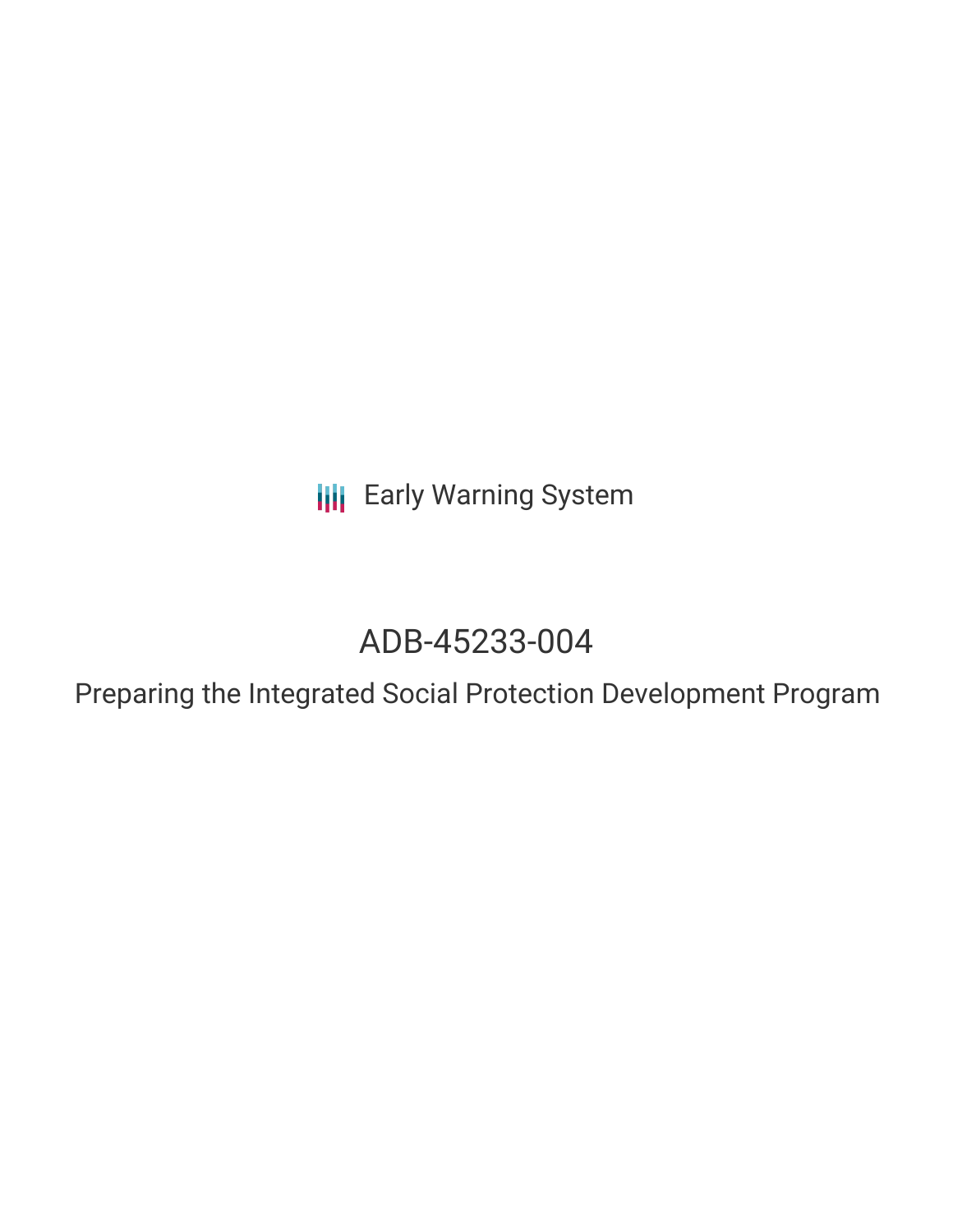

# **Quick Facts**

| <b>Countries</b>               | Pakistan                     |
|--------------------------------|------------------------------|
| <b>Financial Institutions</b>  | Asian Development Bank (ADB) |
| <b>Status</b>                  | Approved                     |
| <b>Bank Risk Rating</b>        | U                            |
| <b>Voting Date</b>             | 2020-12-11                   |
| <b>Borrower</b>                | Government of Pakistan       |
| <b>Sectors</b>                 | <b>Technical Cooperation</b> |
| <b>Investment Type(s)</b>      | <b>Advisory Services</b>     |
| <b>Investment Amount (USD)</b> | \$0.75 million               |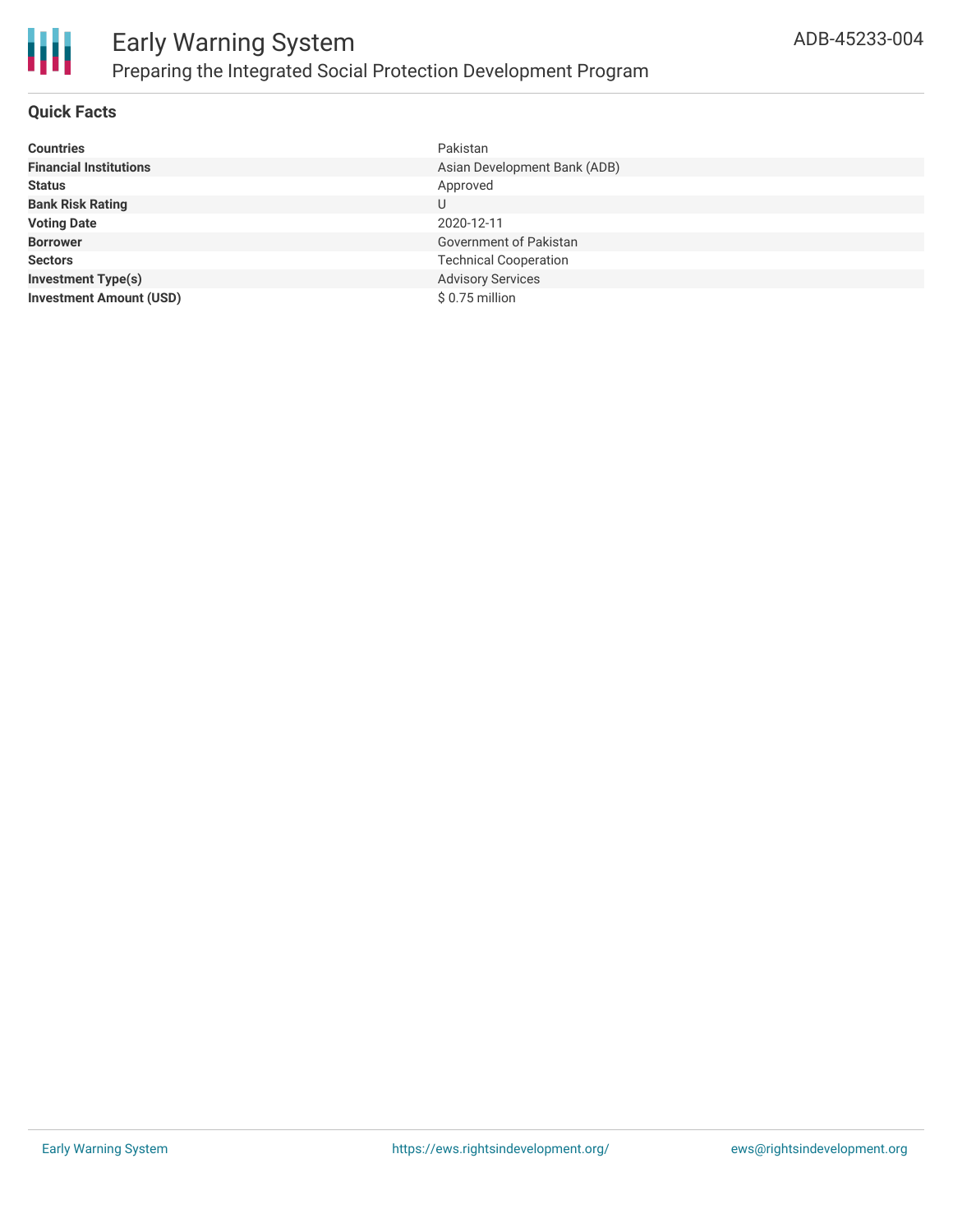

# **Project Description**

According to the bank website, "The proposed program will be financed under the RBL modality which supports Governmentowned sector programs, and links disbursements directly to the achievement of program results. The TRTA is required to conduct due diligence as required for the RBL modality, prepare the preliminary design of the program and assess the scope and scale for cofinancing and partnerships. The design and implementation of programs supported by the RBL include ex ante assessments of the program and its systems, ex post results verification, and systematic institutional development. The TRTA will assess the soundness of the government's social comprehensive protection and poverty alleviation program, Ehsaas, and its suitability as the basis for the proposed RBL program."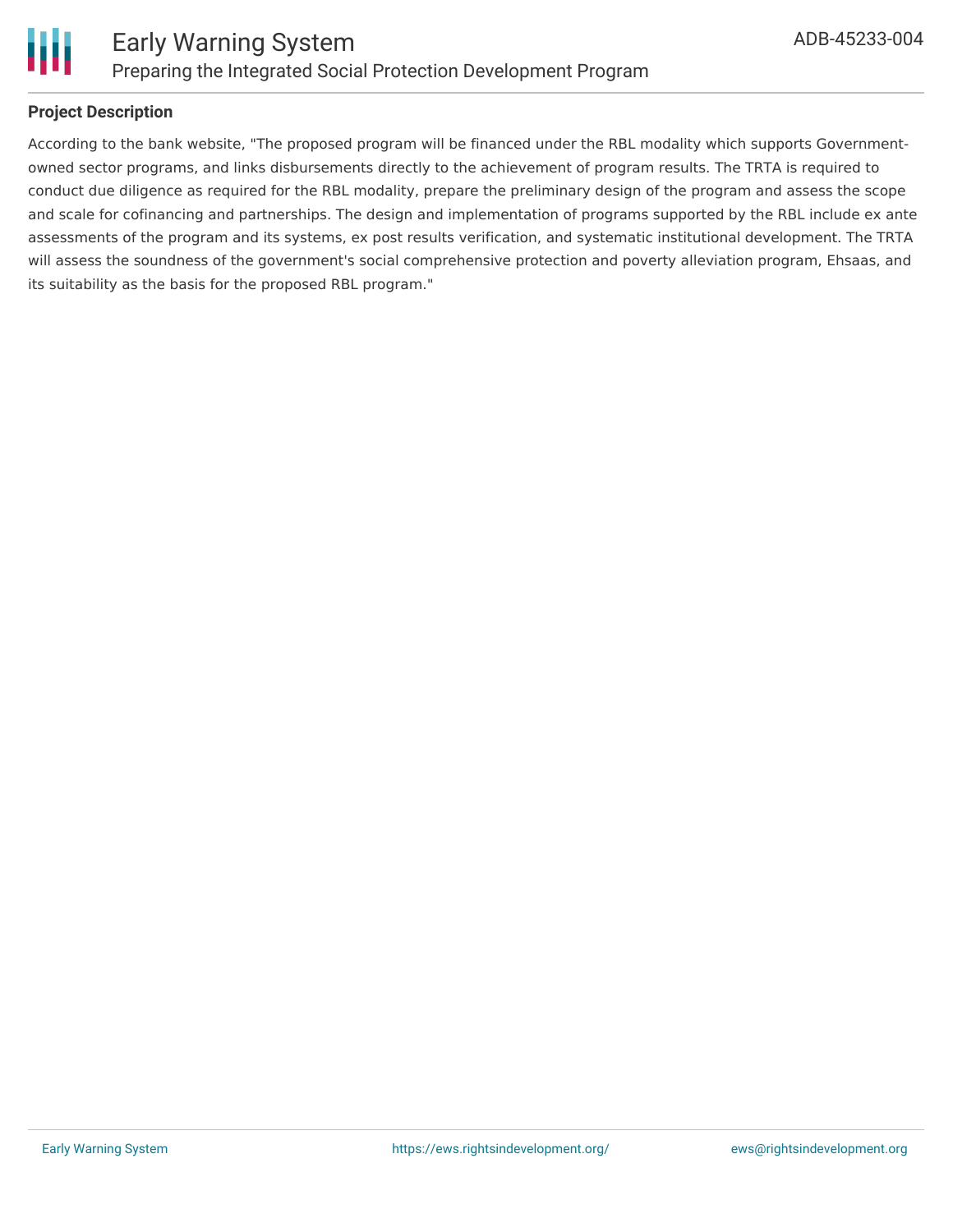

# **Investment Description**

Asian Development Bank (ADB)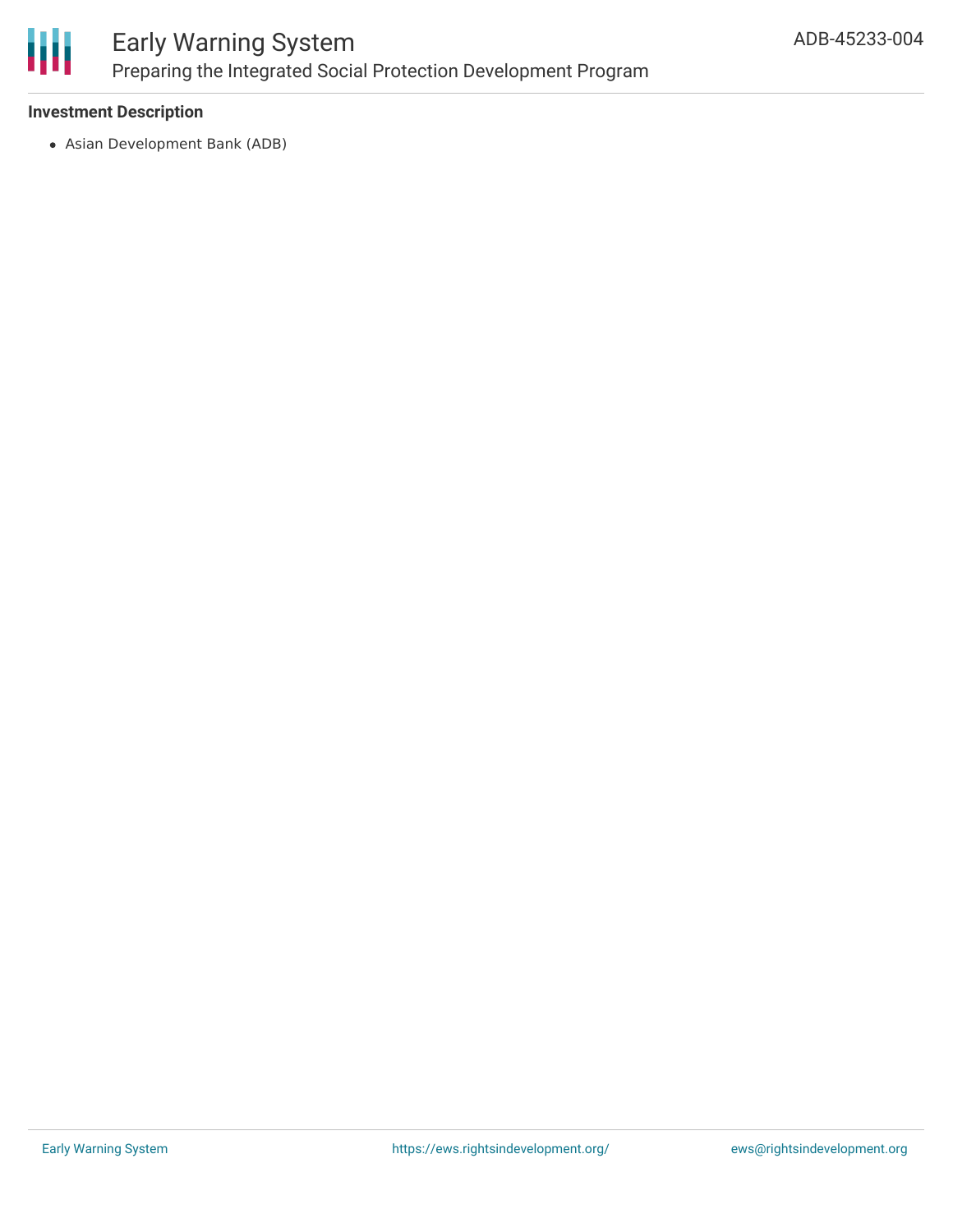

# **Contact Information**

ADB

Tora, Laisiasa Natakubu (Project Officer)

Project contacts not available at the time of disclosure.

#### ACCESS TO INFORMATION

You can submit an information request for project information at: https://www.adb.org/forms/request-information-form

ADB has a two-stage appeals process for requesters who believe that ADB has denied their request for information in violation of its Access to Information Policy. You can learn more about filing an appeal at: https://www.adb.org/site/disclosure/appeals

#### ACCOUNTABILITY MECHANISM OF ADB

The Accountability Mechanism is an independent complaint mechanism and fact-finding body for people who believe they are likely to be, or have been, adversely affected by an Asian Development Bank-financed project. If you submit a complaint to the Accountability Mechanism, they may investigate to assess whether the Asian Development Bank is following its own policies and procedures for preventing harm to people or the environment. You can learn more about the Accountability Mechanism and how to file a complaint at: http://www.adb.org/site/accountability-mechanism/main.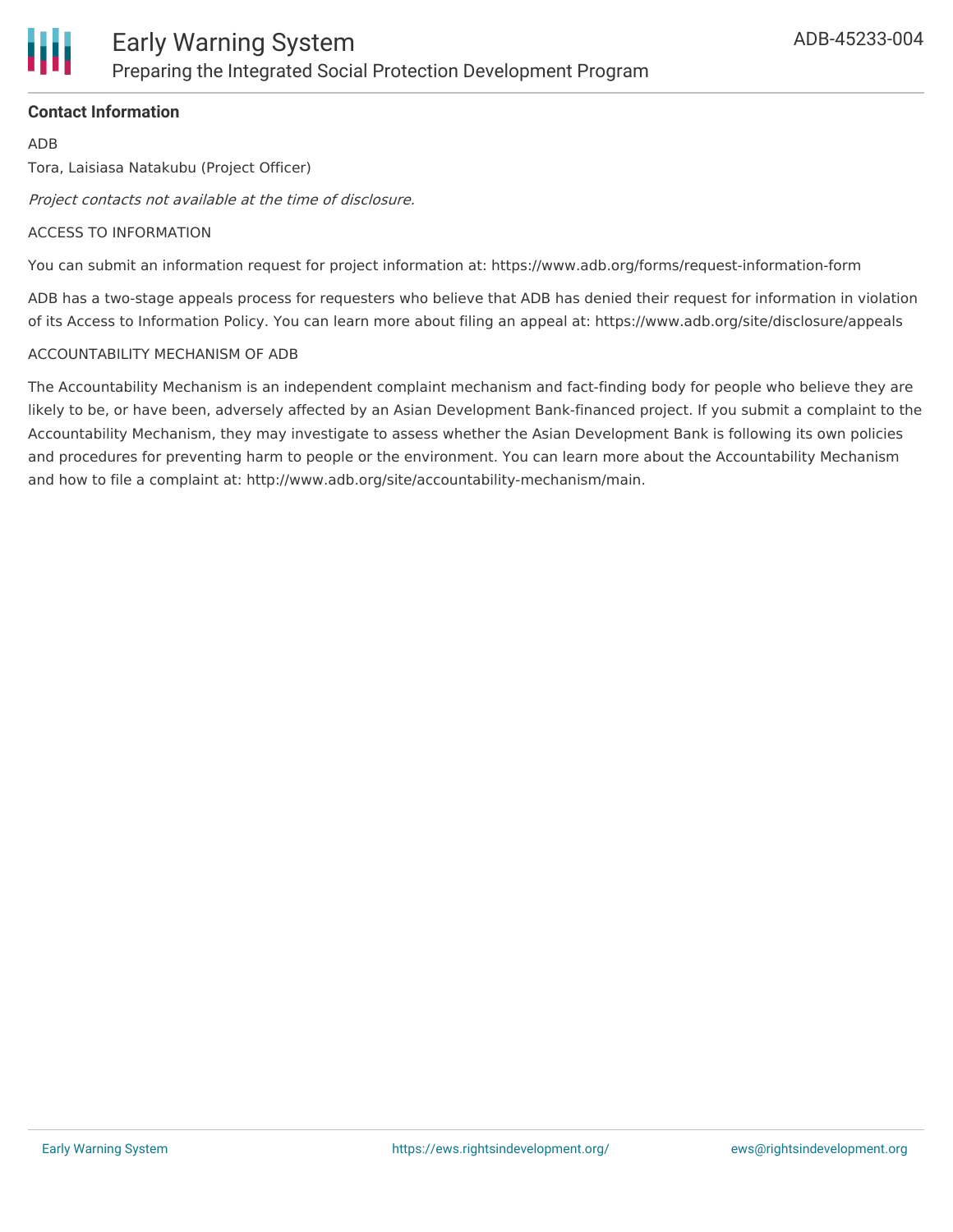

# Early Warning System Preparing the Integrated Social Protection Development Program

### **Bank Documents**

• Project [Disclosure](https://ewsdata.rightsindevelopment.org/files/documents/04/ADB-45233-004.pdf) PDF [\[Original](https://www.adb.org/printpdf/projects/45233-004/main) Source]